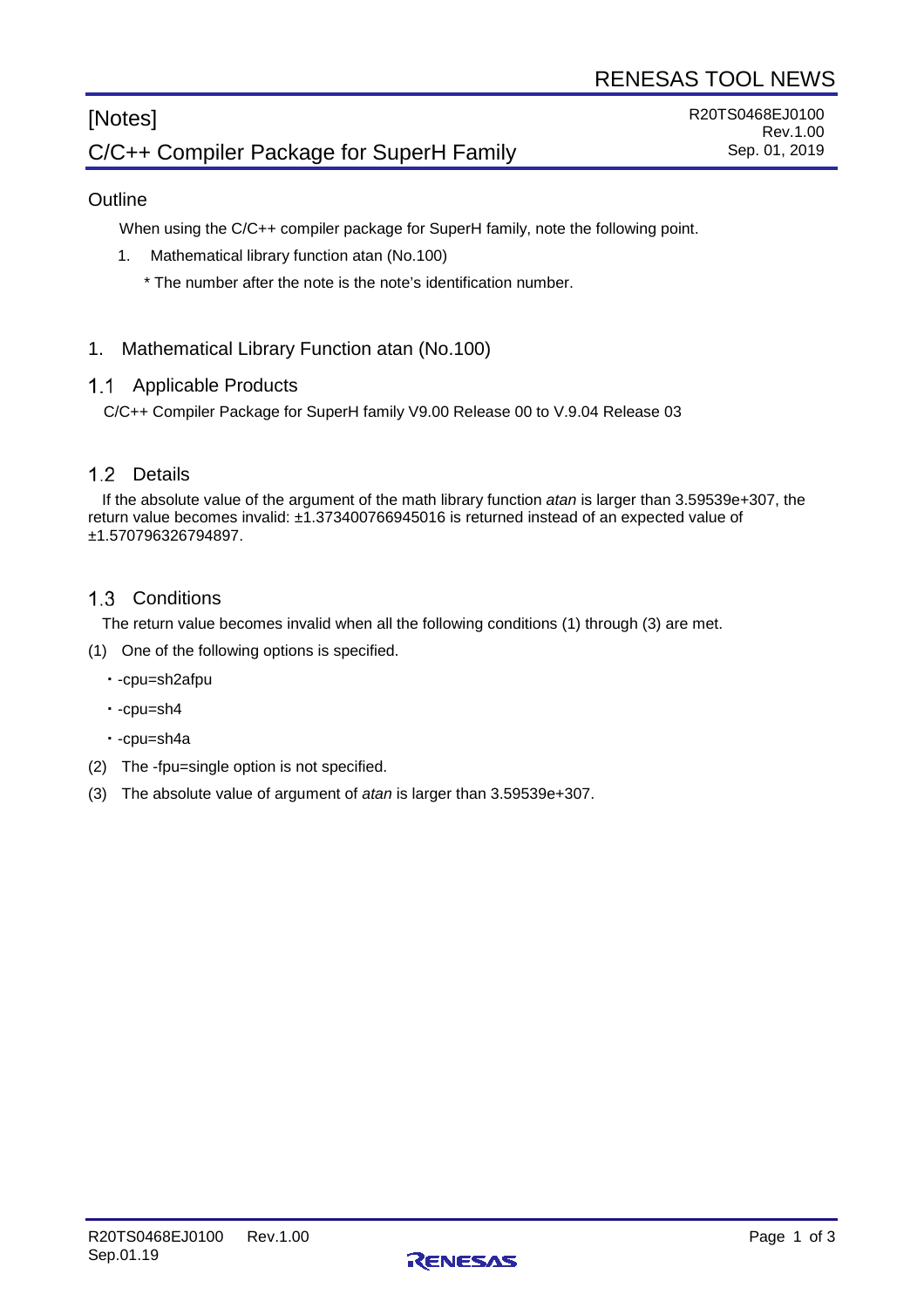# 1.4 Examples

Below is an example of the error. The parts corresponding to the error conditions are shown in red. [C source]

```
1:
2:
3:
4:
5:
      volatile double x, y;
      void func(void) {
        x = 3.59540e + 307; // Condition (3)
        y = \text{atan}(x);}
```
Line 3:

Condition (3) is met because a value larger than 3.59539e+307 is specified as the variable for the argument of *atan*.

#### Line 4:

The *atan*'s return value is 1.373400766945016, which is invalid.

# 1.5 Workaround

As shown in the example below, check if the argument of *atan* meets condition (3)<sup>(Note)</sup>. If condition (3) is met, set ±1.570796326794897 as the return value instead of the return value of *atan*.

Note: The return value of the *atan* function that handles 8-byte floating-point type converges to ±π/2 when the absolute value of the argument exceeds approximately  $10^{17}$ . Therefore,  $±1e+307$  is used as the decision value for the argument in the example below.

[C source]

| 1: | volatile double x, y;     |                                                                   |  |
|----|---------------------------|-------------------------------------------------------------------|--|
| 2: | void func(void) $\{$      |                                                                   |  |
| 3: | if ( $x > 1e+307$ )       | // Check if x is larger than $1e+307$ .                           |  |
| 4: | $y = 1.570796326794897;$  |                                                                   |  |
| 5: |                           | else if $(x < -1e+307)$ // Check if x is smaller than $-1e+307$ . |  |
| 6: | $y = -1.570796326794897;$ |                                                                   |  |
| 7: | else                      |                                                                   |  |
| 8: | $y = \text{atan}(x);$     |                                                                   |  |
| 9: | Ł                         |                                                                   |  |

1.6 Schedule for Fixing the Problem

There is no schedule for fixing this problem.